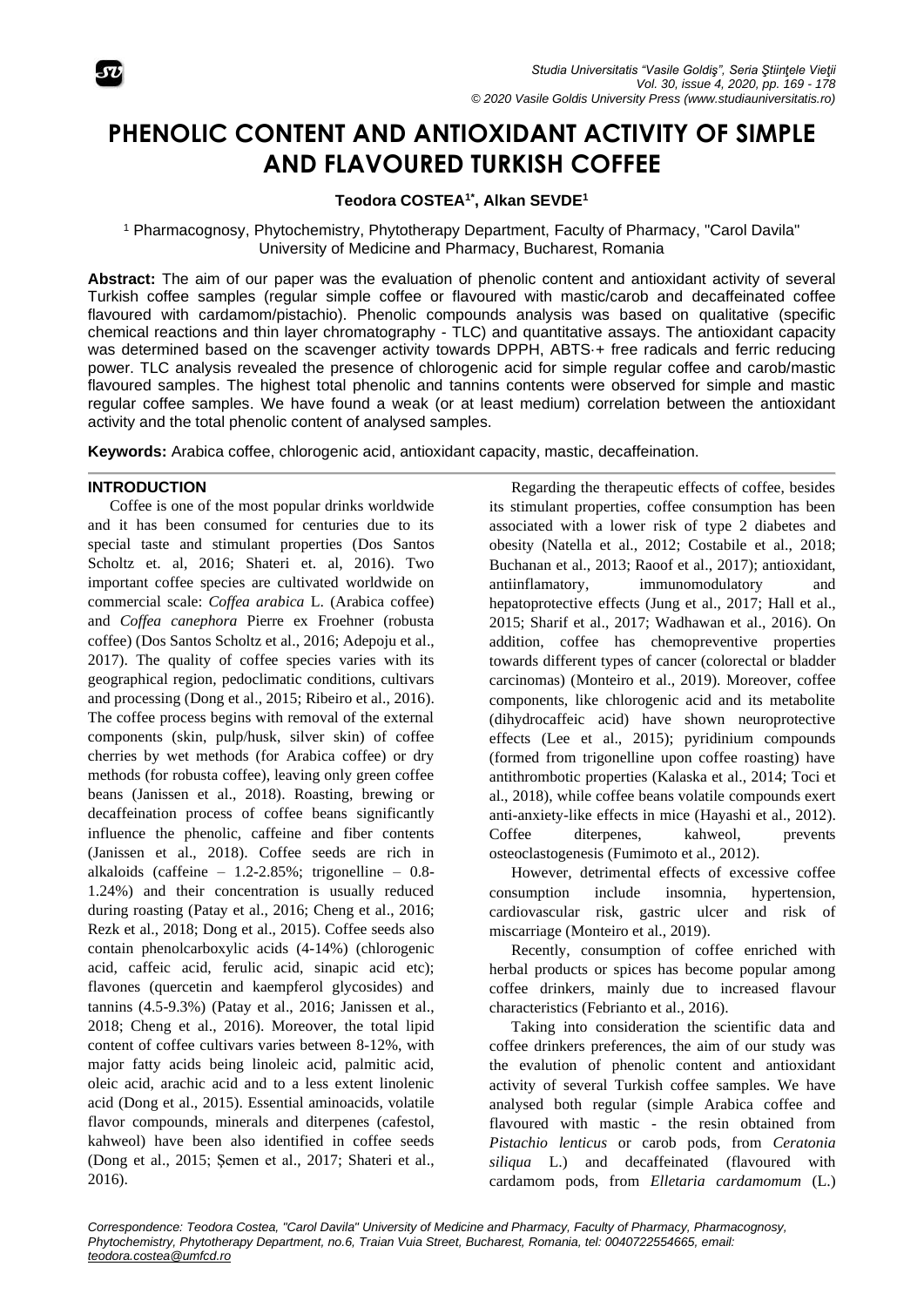Maton or pistachio seeds, from *Pistachia vera* L.) coffee samples.

## **MATERIALS AND METHODS Materials**

Simple and flavoured coffee samples (regular and decaffeinated) were acquired from Misir Carsisi (Spice market) from Instanbul, Turkey in September 2018.

Samples were encoded as follows: simple regular Arabica coffee (**CS**), regular Arabica coffee flavoured with carob (**CRO**), regular Arabica coffee flavoured with mastic (CR), decaffeinated coffee flavoured with cardamom (**CC**) and decaffeinated coffee flavoured with pistachio (**CF**).

## **Reagents and solvents**

All reagents and solvents were purchased from Karl Roth (Germany) unless otherwise stated. 2,2' -azinobis- (3-ethylbenzothiazoline-6-sulfonic acid) (ABTS•+ free radical) were from Sigma-Aldrich (Germany). Trichloroacetic acid was acquired from Merck (Germany).

## **Phytochemical screening**

Qualitative assays consisted in specific chemical reactions for phenolcarboxylic acids, flavones, tannins, proanthocyanins (Gîrd et al., 2010) and thin layer chromatography (TLC) for phenolcarboxylic acids (PCAs) and flavones.

*Preparation of samples for qualitative/ quantitative assays and antioxidant activity*: 3 g of each analysed coffee sample (CS, CRO, CR, CC, CF) were heated with 100 mL water for 5 min. After cooling, the solutions were filtered and brought in a 100 mL volumetric flask for further analysis. The solutions were encoded as follows: **CSS** (simple coffee), **CROS** (carob coffee), **CRS** (mastic coffee), **CCS** (cardamom coffee) and **CFS** (pistachio coffee).

*Preparation of samples for thin layer chromatography*: 2 mL of each aqueous solution (CSS, CROS, CRS, CCS, CFS) were evaporated on a water bath (Raypa, Spain) and brought to residue. Each residue was dissolved in 2 mL ethanol 96%. The ethanolic solutions were encoded: CSE, CROE, CRE, CCE and CFE respectively.

## **Thin layer chromatography analysis (TLC)**

Thin layer chromatography was used for phenolcarboxylic acids (PCAs) and flavones identification. It was performed on an aluminium coated TLC plate (20x20cm, Merck, Germany), which was kept for one hour at 105°C, before use. A mixture of ethyl acetate: formic acid: water =  $80:8:12 \frac{(v/v)}{v}$ was used as eluent system (Wichtl et al., 2002). The plate was spotted with CSE, CROE, CRE, CCE and CFE solutions. Rutin, caffeic acid and chlorogenic acid (0.1 mg/mL methanolic solutions) were used as standard references. The plate was developed over a path of 16 cm, air dryed and sprayed with a 10 g/L diphenylboriloxyethylendiamine (DFBOA) methanolic solution. The plate was examined in UV light ( $\lambda = 366$ ) nm), before and after spraying with the detection reagent.

## **Spectrophotometric and volumetric assays**

The total phenolic content (expressed as gallic acid equivalents) was determined according to Singleton et al., 1965 method, using Folin-Ciocalteu reagent (Singleton et al, 1965). Tannins content (expressed as gallic acid equivalents) was determined as previously described (Costea et al., 2016). Phenolcarboxylic acids (PCAs) were evaluated based on the formation of oxymes in the presence of sodium nitrite and sodium hydroxide (Costea et al., 2016). Calibration curves of: gallic acid (1.22-7.22  $\mu$ g/mL, R<sup>2</sup> = 0.9989, n = 6) and chlorogenic acid  $(0.01131 - 0.05278$  mg/mL,  $R^2$  = 0.9998,  $n = 6$ ) were used to determine the content of active compounds. All spectrophotometric determinations were performed using a Jasco V-530 spectrophotometer (Jasco, Japan).

### **Antioxidant activity**

The antioxidant capacity was evaluated by means of scavenger activity towards 2,2-diphenyl-1 picrylhydrazyl (DPPH),  $2,2$ -azinobis- $(3$ ethylbenzothiazoline-6-sulfonic acid) (ABTS+) free radicals and ferric reducing power.

#### • **DPPH free radical scavenging capacity**

Briefly, 0.5 mL of CSS, CROS, CRS, CCS, CFS solutions (0.24 - 3 mg/mL) were treated with 3 mL of a 0.1 mM ethanolic solution of DPPH. The mixture was kept in the dark, at room temperature and the absorbance was measured at  $\lambda = 516$  nm, before (Astart) and 30 min. after adding the samples (Aend). Ethanol was used as a blank (Brand-Williams et al., 1995).

The ability to scavenge the DPPH free radical was calculated using the following formula: DPPH radical scavenging activity (%) =  $(A<sub>start</sub> - A<sub>end</sub>) / A<sub>start</sub> x 100$ (1).

#### • **ABTS•+ free radical scavenging capacity**

Briefly, the ABTS<sup>++</sup> radical cation was generated by incubation of ABTS diammonium salt (7 mM ) with potassium persulphate (2.45 mM) in the dark, at room temperature for 16 hours. The absorbance of the ABTS<sup>+</sup> radical solution was equilibrated to a value of 0.700  $\pm$  0.02, at  $\lambda$  = 734 nm after dilution with ethanol. Afterwards, 0.5 mL of CSS, CROS, CRS, CCS, CFS solutions (0.12 -1.2 mg/mL) were mixed with 3 mL reagent and the absorbance was measured at  $\lambda$  = 734 nm, before (A<sub>start</sub>) and 6 min. after adding the samples (A<sub>end</sub>) (Re et al., 1999). The ABTS<sup>+</sup>+ scavenging activity was determined according to formula (1).

#### • **Ferric reducing power**

The reducing power assay was determined according to Oyaizu method (Oyaizu, 1986). Briefly, CSS, CROS, CRS, CCS, CFS solutions (0.24 - 3 mg/mL) were mixed with 2.5 mL of 0.2 M phosphate buffer (pH 6.6) and 2.5 mL of 1% potassium ferricyanide solution. Samples were kept at 50°C in a water bath (Raypa, Spain) for 20 min. After, 2.5 mL of 10% trichloroacetic acid was added and the mixture was centrifuged at 2500 rpm for 5 min. (Universal 16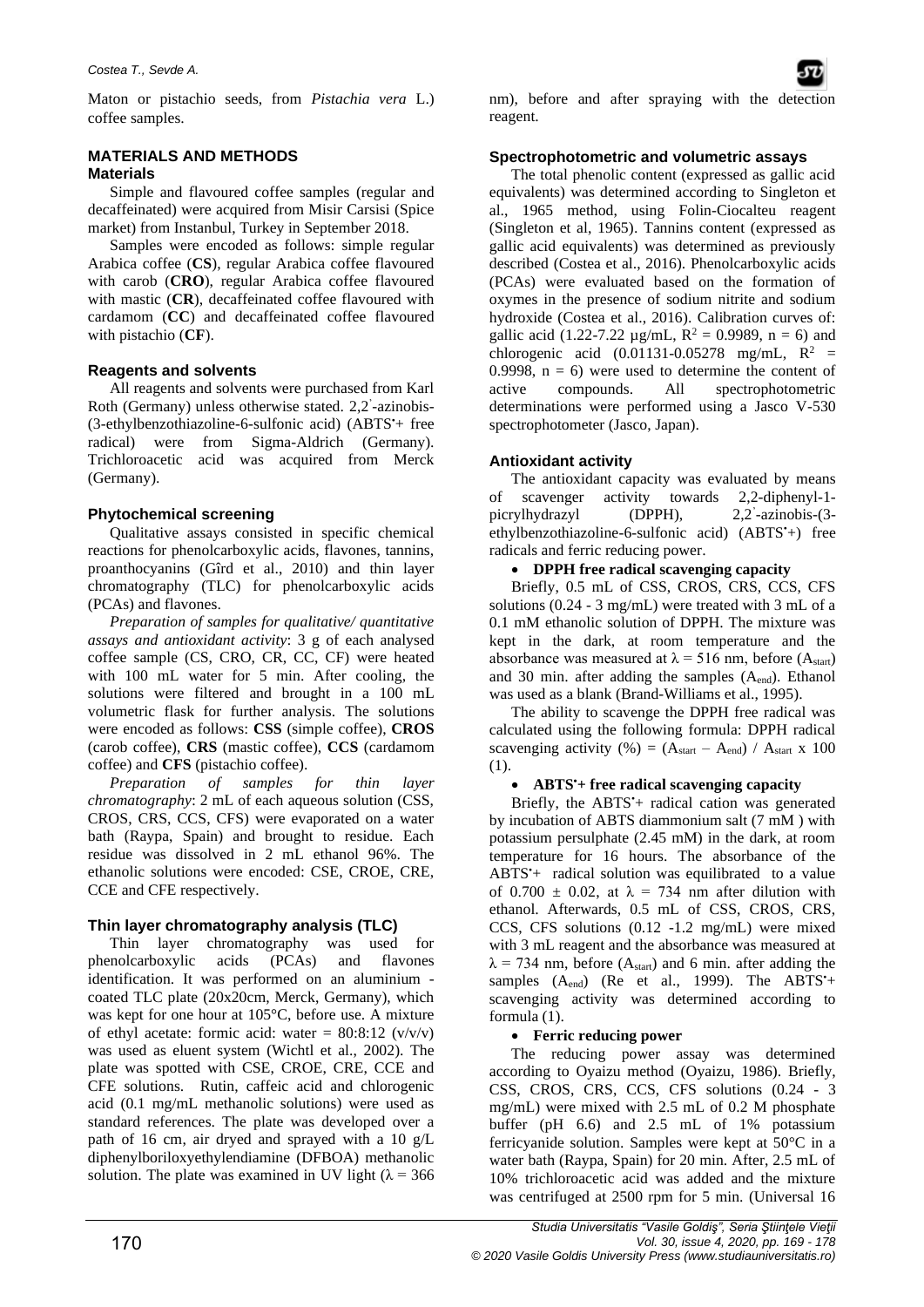

centrifuge). The upper layer (2.5 mL) was mixed with 2.5 mL water and 0.5 mL of a 0.1% ferric chloride solution. The absorbance was measured at  $\lambda = 700$  nm, after 10 min., against a blank that contained all reagents except for samples.

Antioxidant activity was assessed by means of trolox equivalents (mM trolox/g), which were determined based on trolox calibration curves, as previously described (Costea et al., 2019).

#### **Statistical analysis**

Results for spectrophotometric and antioxidant assays represent the average of three replicates, from three independent determinations. Results are presented as mean  $\pm$  standard deviation (SD) and were statistically analysed using GraphPad Prism 8 software (GraphPad, USA), by means of one-way ANOVA followed by Tukey's multiple comparisons test. Pearson coefficient (r) has been used to evaluate the correlation between antioxidant assays and the phenolic content of analysed coffee samples. A value of p < 0.05 was considered the threshold for a statistically significant difference.

#### **RESULTS AND DISCUSSION**

The macroscopic exam for analysed coffee samples is presented in fig. 1. All samples had a specific taste

and aroma of pure coffee or of herbs/spices that were used in combination.

According to our qualitative assays (table I) all coffee samples are a source of phenolcarboxylic acids (PCAs), flavones, and tannins. Our results regarding the phytochemical screening are similar to other authors, that have also reported the presence of phenolic compounds in coffee samples (Da Silveira et al., 2020, Patay et al., 2016; Janissen et al., 2018; Cheng et al., 2016; Bampouli et al., 2015). Still, the chemical reactions for flavones and phenolcarboxylic acids were weaker for CF and CC samples, while proanthocyanidins were not identified in CF. We assume that these results are the consequence of the decaffeination process. According to recent studies, the decaffeination process is responsible for almost 10% loss in polyphenols content (Jezka-Skowron et al., 2016; Vicente et al., 2014).

Besides, according to scientific literature pistachio seeds are mainly a source of lipophilic compounds (phytosterols, fatty acids, tocopherols and carotenoids), while polar substances (gallotannins and flavonoids) are found in much smaller amounts (Grace et al., 2016). Cardamom fruits are a source of essential oil, while polyphenols (catechin, kaempferol, quercetin) are not the main constituents (Teneva et al., 2016).



**Fig. 1** Macroscopic exam of analyzed coffee samples. A – CS, B – CF, C – CC, D – CR, E – CRO. CS – simple regular Arabica coffee, CF – decaffeinated coffee flavoured with pistachio, CC – decaffeinated coffee flavoured with cardamom, CR – regular Arabica coffee flavoured with mastic, CRO – regular Arabica coffee flavoured with carob.

Regarding TLC analysis, chlorogenic acid was identified in CS, CR and CRO coffee samples (fig. 2) and our results are in agreement with other authors research (Patay et al, 2016; Janissen et al, 2018). The spots corresponding to chlorogenic acid for CR and

CRO have an intense fluorescence, since carob pulp is an important source of caffeic acid, ferulic acid, sinapic acid and syringic acid (Stavrou et al, 2018), while mastic contains galloyl quinic acids (Bampouli et al, 2015).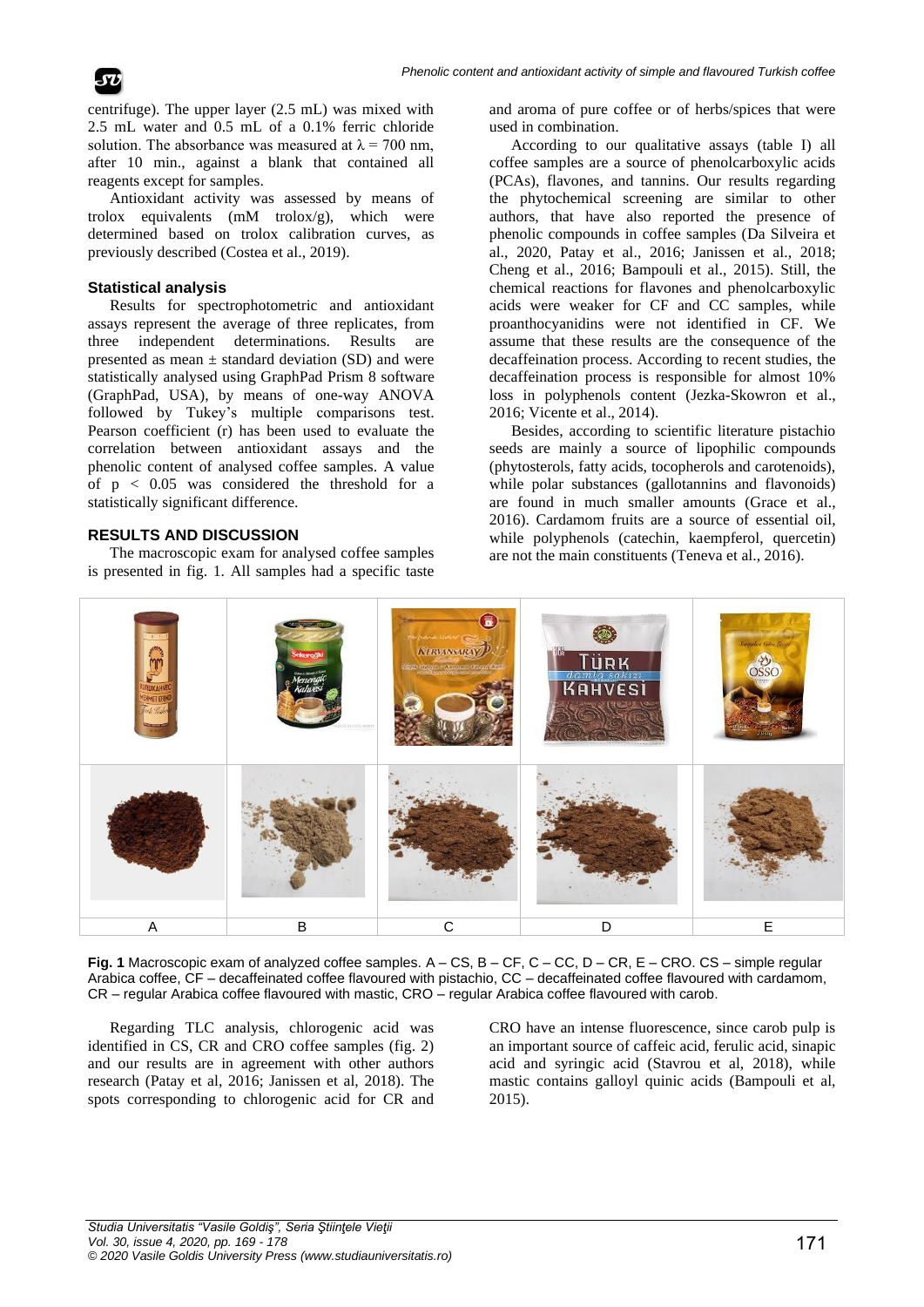| Qualitative analysis of analyzed coffee samples                                                                        |         |  |     |    |  |  |  |
|------------------------------------------------------------------------------------------------------------------------|---------|--|-----|----|--|--|--|
| <b>Active substance</b>                                                                                                | CS      |  | CRO | CC |  |  |  |
| <b>Phenolcarboxylic acids (PCAs)</b>                                                                                   | $^{++}$ |  |     |    |  |  |  |
| <b>Flavones</b>                                                                                                        |         |  |     |    |  |  |  |
| <b>Tannins</b>                                                                                                         |         |  |     |    |  |  |  |
| <b>Proanthocyanidins</b>                                                                                               |         |  |     |    |  |  |  |
| "+" – positive reaction, "++" – intense positive reaction, " $\pm$ " – weak positive reaction, "-" – negative reaction |         |  |     |    |  |  |  |

Legend: CS – simple regular Arabica coffee, CF – decaffeinated coffee flavoured with pistachio, CC – decaffeinated

coffee flavoured with cardamom, CR – regular Arabica coffee flavoured with mastic, CRO – regular Arabica coffee flavoured with carob.

As shown in fig. 2, we haven't observed any spots corresponding to PCAs (with a blue fluorescence) for CC and CF samples. We assume that our results are probably the consequence of the decaffeination process or the chromatographic conditions (Vicente et al., 2014; Polak et al., 2019). Analysing fig.2, one can note other spots with a blue fluorescence, corresponding to other PCAs, that were not identified, due to lack of standard references. Although, scientific data foresees the presence of flavones in coffee samples (Patay et al., 2016), these compounds were not identified in the current chromatographic conditions.

**Table 1**



**Fig. 2** TLC analysis of coffee samples (A – UV light 366 nm before spraying with DFBOA, B – UV light 366 nm after spraying with DFBOA). 1 – CS, 2 – CC, 3 – CR, 4 – CRO, 5 – CF, 6 – mixture of rutin, chlorogenic acid, caffeic acid (from bottom to top). CS – simple regular Arabica coffee, CF – decaffeinated coffee flavoured with pistachio, CC – decaffeinated coffee flavoured with cardamom, CR – regular Arabica coffee flavoured with mastic, CRO – regular Arabica coffee flavoured with carob.

According to our spectrophotometric results the highest phenolic content (fig. 3A) was determined for CS (3.89 g%) and CR (3.92 g%) coffee samples. Significant differences were found between all analysed coffee samples  $(p < 0.0001)$ , except for CS/CR  $(p > 0.05)$ . Tannins content decreased as follows: CS  $(2.27 \text{ g\%})$  > CR  $(2.03 \text{ g\%})$  > CRO  $(1.11$  $g\%$ ) > CF (0.93 g%) > CC (0.092 g%) (fig. 3B).

Significant differences, regarding tannins content, have been found between simple and flavoured coffee samples (fig. 3B). We have also found significant differences between all flavoured coffee samples (data not shown). CS, CRO, CF and CR had a similar

content of phenolcarboxylic acids (0.64-0.84 g%). For coffee flavoured with cardamom pods, the phenolcarboxylic acid content was not determined; since the amount was under the detection limit of the method (fig. 3C).

Regarding the total phenolic content of simple coffee our results are similar to other authors (Hečimović et al., 2011), that found 1.7-3.9 g polyphenols (expressed as gallic acid equivalents)/100 g Arabica coffee varieties. Still, our results are much lower compared to Daniel et al. (2017), that analysed different brand of Ethiopian coffee and found a concentration between 5-8 g polyphenols (expressed as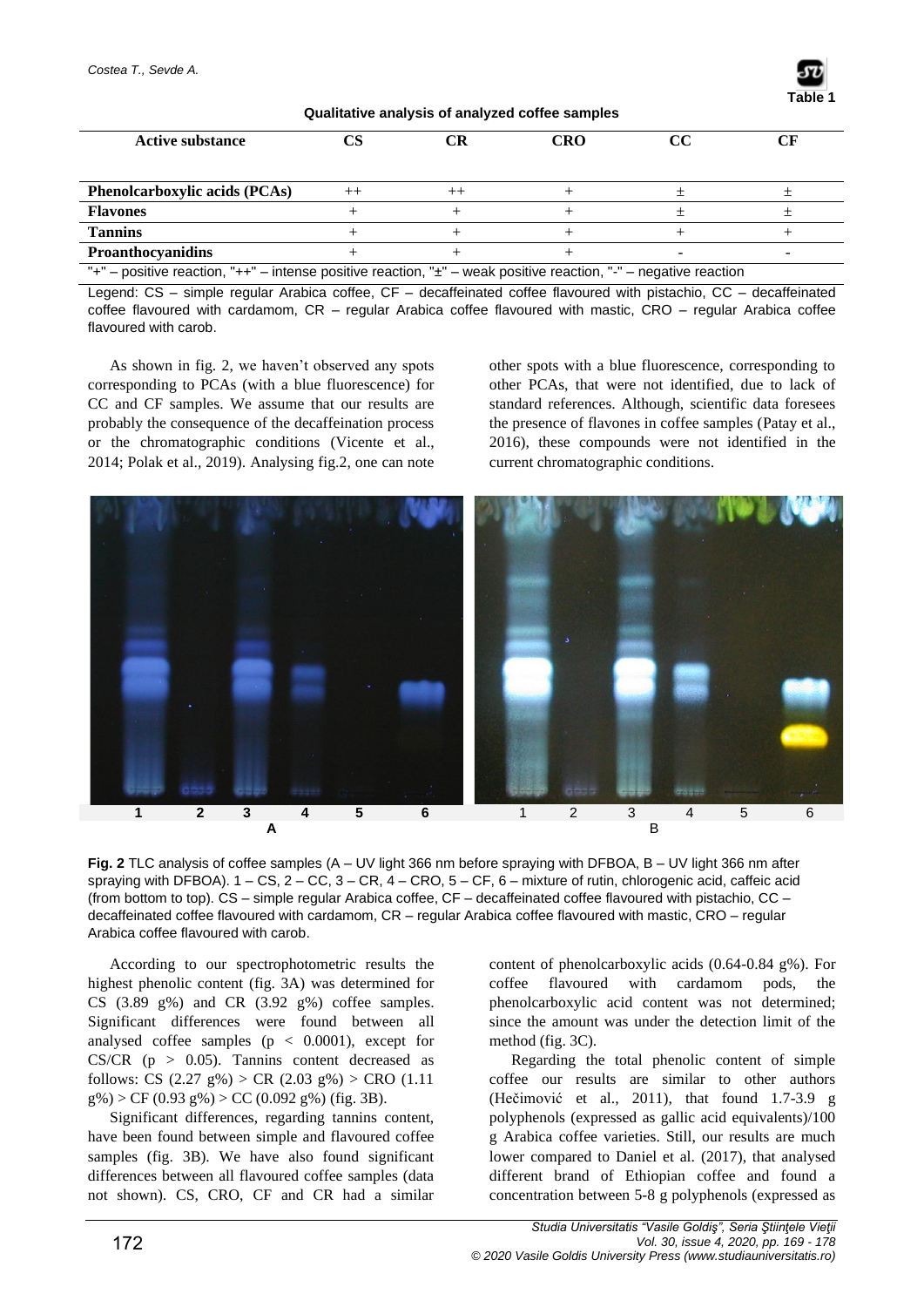gallic acid equivalents)/100 g (Daniel et al., 2017). Our results regarding PCAs content (for regular simple coffee) are also similar to other authors (Król et al., 2020), that found 0.6-0.8 g phenolcarboxylic acids (expressed as chlorogenic acid) for several Brazilian coffee varieties.

According to recent studies (Alshammari et al., 2017) the association between regular coffee and other spices/herbal products leads to a stronger antioxidant activity, due to a higher phenolic content. For our Turkish samples, CS and CR have a similar phenolic profile, while CRO showed a lower phenolic content. A possible explanation for our results might be the different coffee:herbal products ratio, between analysed samples, or the interaction of Folin-Ciocalteu reagent with other compounds (aminoacids, sugars etc) (Bastalo et al., 2017).



the highest scavenger activity towards DPPH and  $ABTS' +$  free radicals and the best ferric reducing power. As shown in fig. 4A, the scavenger activity towards DPPH free radical at the highest concentration (3 mg/mL) was 83.97 % (for CS), 77.45% (for CRO), 81.64 % (for CR), 44.53 % (for CF) and only 14.14% (for CC). Analysed coffee samples have also scavenged ABTS<sup>+</sup> + free radical in a dose-dependent manner (fig. 4B). The samples displayed scavenging activity with values ranging from 94.55% (for CS), 98.14% (for CR), 68.31% (for CRO), 53.19 % (for CF) and only 29.66 % (for CC) at the highest concentration (1.2 mg/mL). Concerning ferric reducing power (fig. 4C) at 3 mg/mL the absorbance was 1.8779 (for CS), 2.0730 (for CR), 1.066 (for CRO), 0.5524 (for CF) and only 0.1424 (for CC).



**Fig. 3** Phenolic content of analysed coffee samples. A – total phenolic content, B – tannins content, C – PCAs (phenolcarboxylic acids) content.

We have found significant differences between analysed coffee samples in terms of trolox equivalents (table II). According to our results, CR and CS have a similar antioxidant activity by means of DPPH and ferric reducing power assays, while a stronger antioxidant activity was observed by means of ABTS<sup>+</sup> + method. In fact, for all coffee samples the scavenger activity towards  $ABTS^+$  free radical was higher compared to DPPH, which is in agreement with other authors reports (Jung et al., 2017).

We assume that these differences are the consequence of a different mechanism of action, since  $ABTS' +$  assay is used to determine the antioxidant activity of both lipophylic and hydrophilic compounds,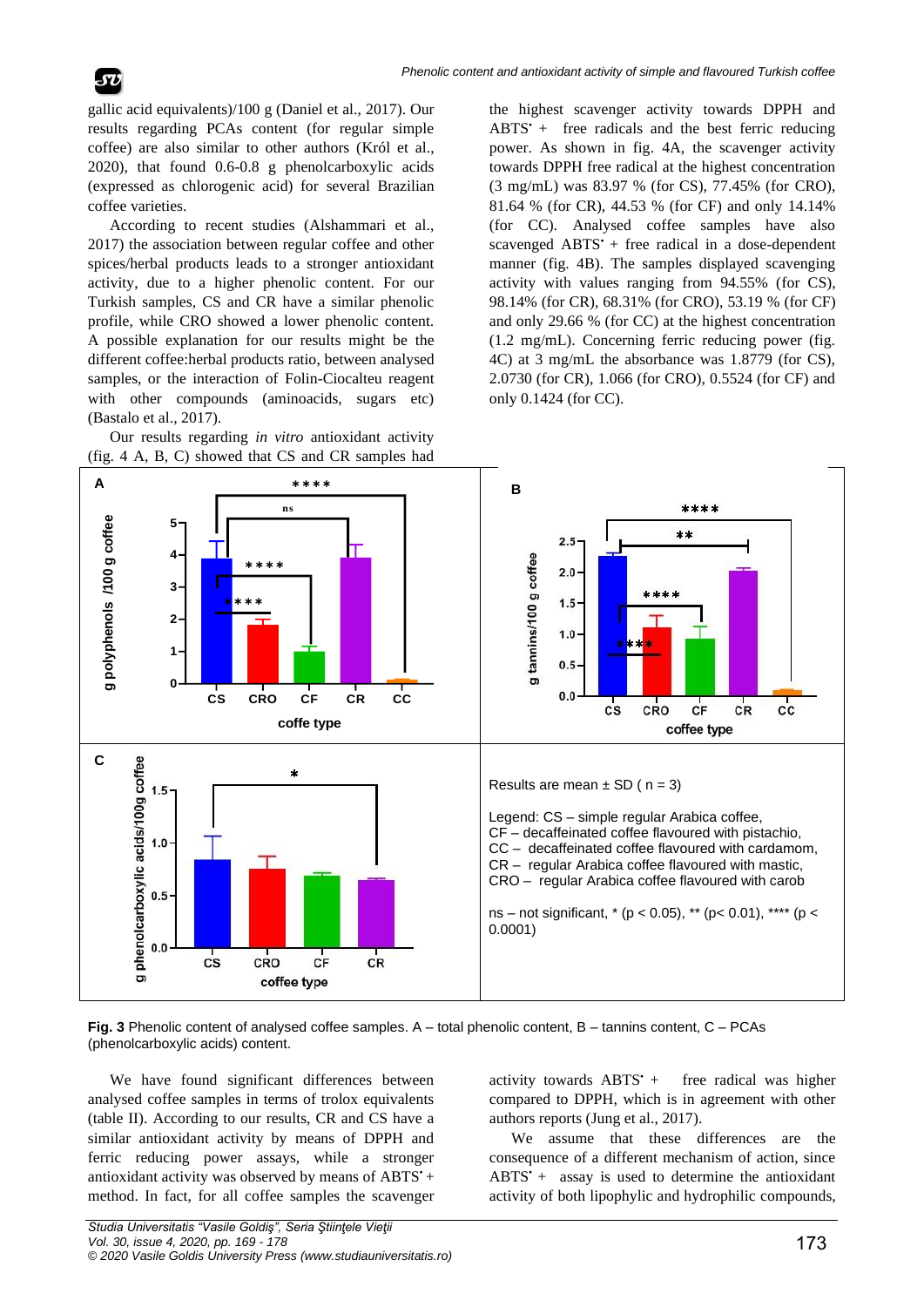#### *Costea T., Sevde A.*

while DPPH method is mainly used for polar compounds (Dudonné et al., 2009).

According to scientific literature coffee is also a source of much more lipophylic compounds (sterols, diterpenes) that can contribute to a better scavenger activity towards  $ABTS' + free$  radical (Dong et al., 2017; Shateri et al., 2016). In terms of CR sample, mastic also contains triterpenic compounds (moronic acid, masticadienonic acid, isomasticadienonic acid), that might be responsible for the better scavenger activity towards  $ABTS^*$  + free radical (Xynos et al., 2018). CRO sample showed a much lower antioxidant capacity compared to CS and CR and this is in agreement with our spectrophotometric results (regarding the total phenolic content) and with other authors reports (Sekeroglu et al., 2012). Studies performed on traditional herbal coffees consumed in Anatolia (Turkey), revealed that the association between carob and regular Arabica coffee had a weaker antioxidant activity by means of DPPH and DMPD+ (N,N-dimethyl-p-phenylenediamine) assays (Sekeroglu et al., 2012). Similar results for the association between

regular coffee and spices were also found by Al Doghaiter et al. (2017), who reported a lower DPPH scavenger activity for a mixture of coffee and cloves compared to simple Arabica coffee. A possible explanation for these results might be the polymerization or interaction between phenolic compounds (Al Doghaiter et al., 2017).

However, the ferric reducing power of CS, CR and CRO samples are higher compared to Daniel et al. (2017) that analysed different brands of Ethiopian coffee (prepared in a similar manner) (Daniel et al., 2017).

Our results regarding CF and CC antioxidant activities, are similar to other authors, that also confirmed a lower antioxidant activity for decaffeinated coffee samples (Jezka-Skowron et al., 2016; Vicente et al., 2014). In fact for CC sample we were not able to evaluate the antioxidant activity by means of DPPH and ferric reducing power methods, since the absorbances did not fall within trolox calibration curves.



**Fig. 4** Antioxidant activity of coffee samples.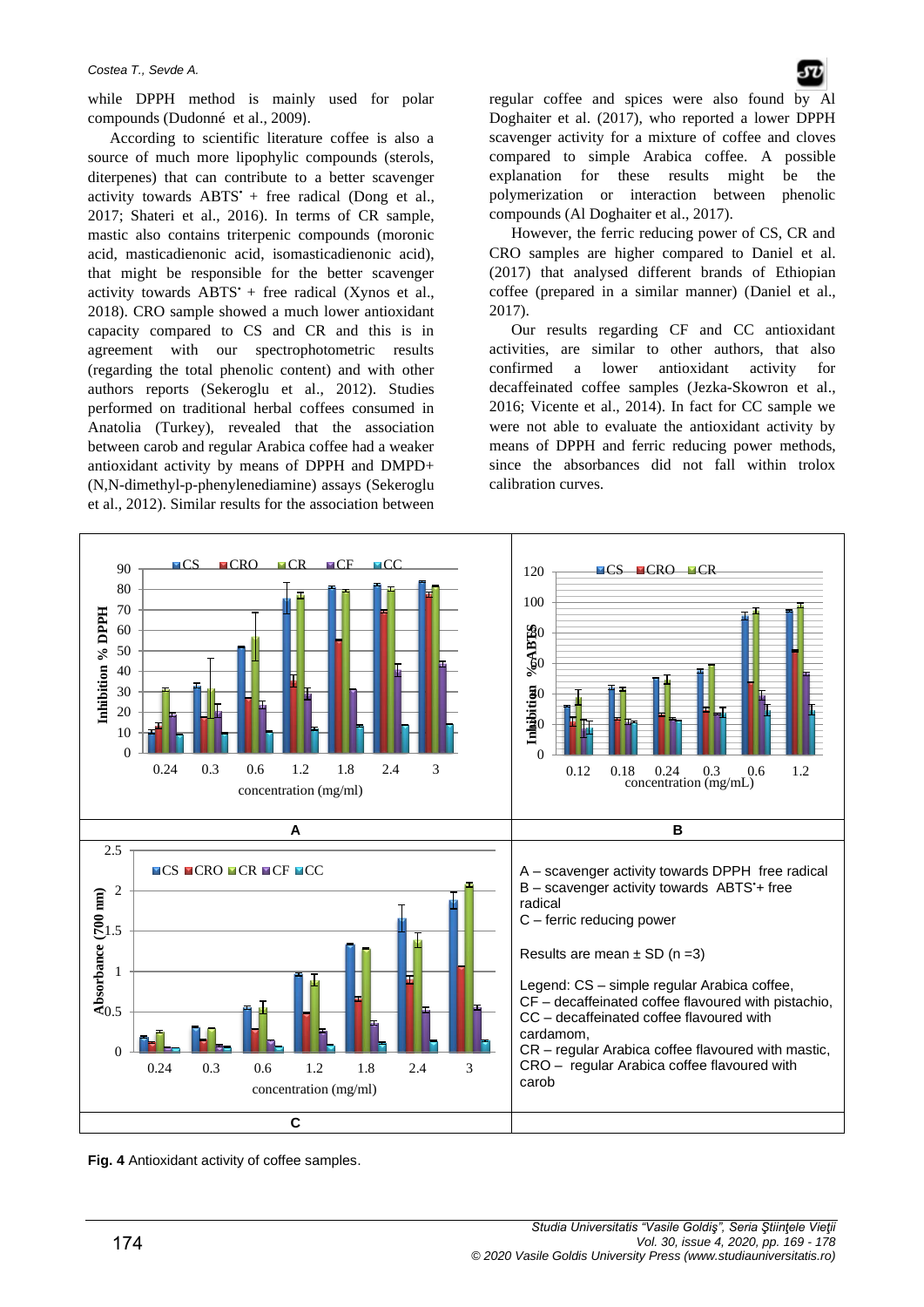

| Antioxidant activity of coffee samples |  |
|----------------------------------------|--|
|----------------------------------------|--|

**Table 2**

| <b>SAMPLE</b> | $mM$ TROLOX/g                                 |                                                                          |                                                 |  |  |
|---------------|-----------------------------------------------|--------------------------------------------------------------------------|-------------------------------------------------|--|--|
|               | <b>DPPH</b> assay                             | $ABTS'$ + assay                                                          | Ferric reducing power                           |  |  |
| CS            | $34.5321 \pm 1.4102^{\text{ac*}/\text{ad**}}$ | $54.3175 +$<br>$2.6586^{\text{ac}**/\text{ad}**/\text{ab}*/\text{ae}**}$ | $104.6625 \pm 2.0445$ <sup>ac****</sup> /ad**** |  |  |
| <b>CR</b>     | $38.1071 \pm 1.6426^b$                        | $78.44 \pm 1.2974^{\text{be}***}$                                        | $107.095 \pm 1.7262^b$                          |  |  |
| <b>CRO</b>    | $16.7820 \pm 1.6074$ cb**                     | $27.1214 \pm 0.9897$ <sup>bc****</sup>                                   | $46.845 \pm 6.4389^{\text{cb}***}$              |  |  |
| CF            | $11.5183 \pm 5.0660$ db***                    | $23.6160 \pm 1.7971$ <sup>db****</sup>                                   | $33.3260 \pm 2.0316^{\text{db}***}$             |  |  |
| CC            | nd                                            | $24.3483 \pm 1.089$ <sup>e</sup>                                         | nd                                              |  |  |

Results are mean  $\pm$  SD (n = 3), nd – not determined

Different letters in the same columm means significant differences between coffee samples -  $*(p < 0.05)$ ,  $\ddot{\cdot}$  (p < 0.001),  $^{\prime\prime\prime}$ (p < 0.001),  $^{\prime\prime\prime\prime}$ (p < 0.0001)

Legend: CS – simple regular Arabica coffee, CF – decaffeinated coffee flavoured with pistachio,

CC – decaffeinated coffee flavoured with cardamom, CR – regular Arabica coffee flavoured with mastic, CRO – regular Arabica coffee flavoured with carob.

Regarding the correlation between the phenolic contents and antioxidant methods, the Pearson coefficients revealed a weak ( $r < 0.2$ ) or medium ( $r =$ 0.3-0.4) correlation, which was not significant (table III). Nevertheless a strong, positive and significant correlation ( $r = 0.7287$ ,  $p < 0.001$ ) was found between tannins content and DPPH assay (table III). It is well known that tannins are a class of phenolic compounds, which are highly soluble in polar solvents (including water) and DPPH is a suitable method for evalution of hydrophilic compounds antioxidant activity (Serrano et al., 2009; Dudonné et al., 2009). As for ABTS<sup>+</sup>+ assay and the total phenolic content, our results showed a negative correlation (table III), which is plausible since this method is also suitable for lipophylic compounds (Dudonné et al., 2009). Furthermore, we have also found a positive and significant correlation ( $r = 0.4673$ ,  $p < 0.05$ ) between DPPH and ABTS<sup> $+$ </sup> antioxidant assays (table III).

We assume that the weak (or at least medium) correlation between the phenolic contents and antioxidant assays is the consequence of other active substances (alkaloids, glycosidic forms of sterols/diterpens, mineral elements etc.) involvement in the overall antioxidant capacity of coffee samples (Patay et al., 2016; Janissen et al., 2018; Cheng et al., 2016; Şemen et al., 2017).

#### **Table 3**

|                                     | <b>PCAs</b>                       | <b>Tannins</b>                   | <b>DPPH</b>                      | $ABTS+$                                     | Ferric reducing power            |
|-------------------------------------|-----------------------------------|----------------------------------|----------------------------------|---------------------------------------------|----------------------------------|
| <b>Total</b><br>phenolic<br>content | $-0.04251$<br>$(p = 0.8758)^{ns}$ | $-0.1258$<br>$(p = 0.6303)^{ns}$ | 0.3219<br>$(p = 0.1250)^{ns}$    | $-0.1908$<br>$(p = 0.3950)^{ns}$            | 0.3977<br>$(p = 0.0918)^{ns}$    |
| <b>PCAs</b>                         |                                   | 0.2477<br>$(p = 0.3611)^{ns}$    | $-0.1128$<br>$(p = 0.6775)^{ns}$ | $-0.1810$<br>$(p = 0.5024)^{ns}$            | 0.1225<br>$(p = 0.7360)^{ns}$    |
| <b>Tannins</b>                      |                                   |                                  | 0.7287<br>$(p = 0.0009)$ ***     | 0.2525<br>$(p = 0.3282)^{ns}$               | $-0.4669$<br>$(p = 0.1476)^{ns}$ |
| <b>DPPH</b>                         |                                   |                                  |                                  | $0.4673^{*}$<br>$(p = 0.0283)$ <sup>*</sup> | $-0.1840$<br>$(p = 0.4647)^{ns}$ |
| $ABTS +$                            |                                   |                                  |                                  |                                             | $-0.2387$<br>$(p = 0.3732)^{ns}$ |

**Pearson correlation coefficents (r)**

Legend:  $*(p < 0.05)$ ,  $\cdots$ (p < 0.001), ns – not significant, PCAs – phenolcarboxylic acids.

#### **CONCLUSIONS**

The analysed coffee samples are a source of phenolic compounds with antioxidant activity. Among Turkish coffee samples, regular Arabica coffee (simple or flavoured with mastic or carob) have shown the highest total phenolic content and the best *in vitro* antioxidant capacity. The forthcoming research will focus on evalution of the antioxidant activity by means of other methods, with a higher physiological relevance (such as ORAC, superoxide dismutase method, lipid

peroxidation assay etc). On addition our research will continue with other coffee brands analysis.

#### **AUTHORS CONTRIBUTION**

Conceptualization: T. Costea.; Methodology: T. Costea, A. Sevde; Data collection: T. Costea, A. Sevde; Data validation: T. Costea; Data processing: T. Costea; Writing - original draft preparation, T. Costea; writing - review and editing: T. Costea, A. Sevde.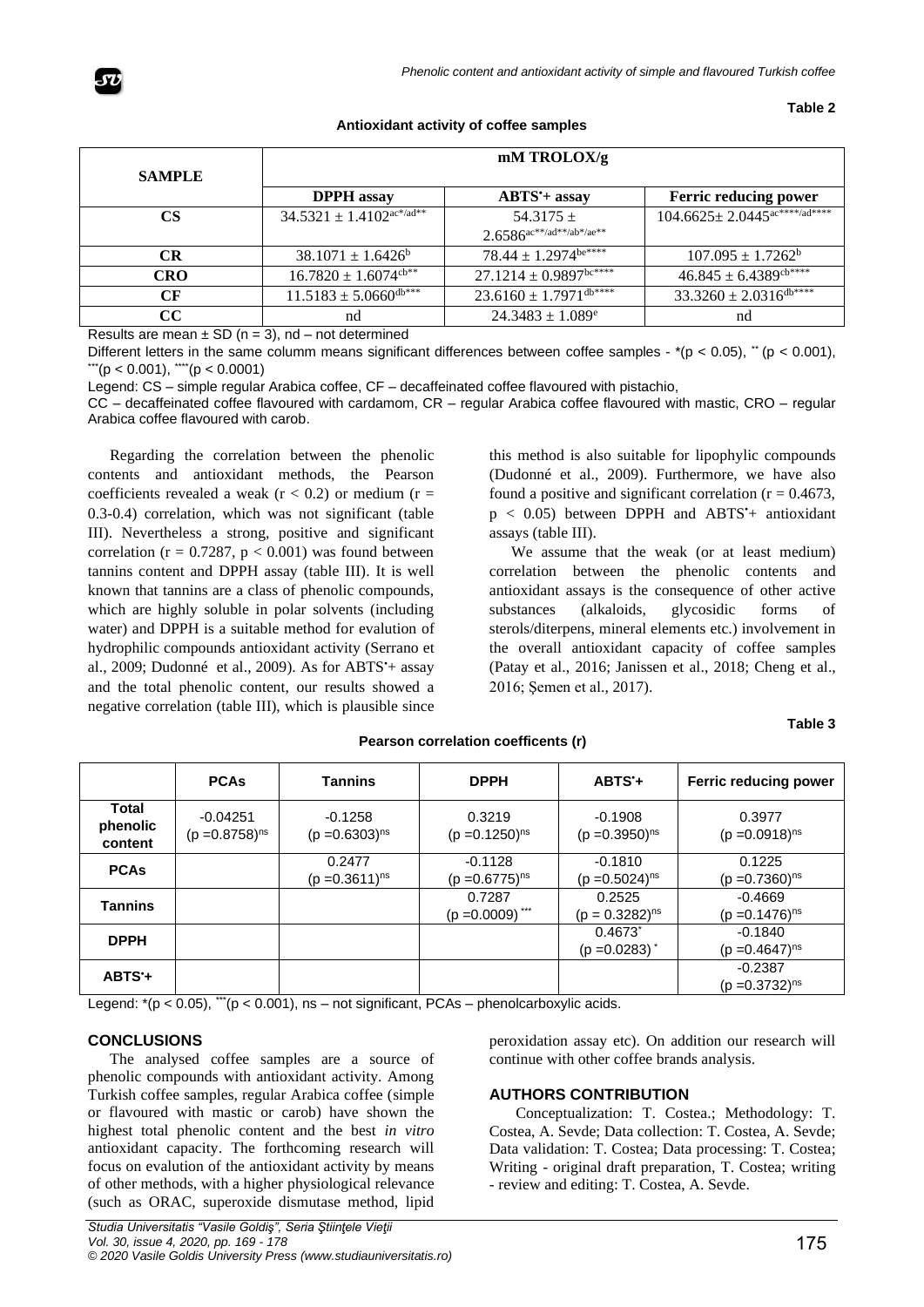## **FUNDING**

This research received no external funding.

## **CONFLICT OF INTEREST**

The authors declare no conflict of interest.

# **REFERENCES**

- Adepoju AF, Adenuga OO, Mapayi EF, Olaniyi OO, Adepoju FA, Coffee: botany, distribution, diversity, chemical composition and its management. Journal Agriculture and Veterinary Science, 10 (7), 57-62, 2017.
- Al Doghaither HA, Al-Malki E, The Addition of Herbal Additives Influences the Antioxidant Activity of Traditional Arabic Coffee. World Applied Sciences Journal, 35(3), 393-398, 2017.
- Alshammari GM, Balakrishnan A, Al-Khalifa A, Antioxidant effect of Arabian coffee (Coffea arabica L) blended with cloves or cardamom in high-fat diet-fed C57BL/6J mice. Tropical Journal of Pharmaceutical Research, 16(7), 1545-1552, 2017.
- Bampouli A, Kyriakopoulou K, Papaefstathiou G, Louli V, Aligiannis N, Magoulas K, Krokida M Evaluation of total antioxidant potential of Pistacia lentiscus var. chia leaves extracts using UHPLC–HRMS. Journal of Food Engineering, 167, 25-31, 2015.
- Bastola KP, Guragain YN, Bhadriraju V, Vadlani PV, Evaluation of standards and interfering compounds in the determination of phenolics by Folin-Ciocalteu assay method for effective bioprocessing of biomass. Am. J. Analyt Chem., 8(06), 416-431, 2017.
- Brand Williams W, Cuvelier ME, Berset C, Use of a free radical method to evaluate antioxidant activity. Lebensmittel - Wissenschaft und Technologie Food Science and Technology, 28 (1): 25-30, 1995.
- Buchanan R, Beckett RD, Green coffee for pharmacological weight loss. Journal of evidence-based complementary & alternative medicine, 18(4), 309-313, 2013.
- Cheng B, Furtado A, Smyth HE, Henry RJ, Influence of genotype and envinronment on coffee quality, Trends in Food and Technology, 57, 20- 30, 2016.
- Costabile A, Sarnsamak K, Hauge-Evans AC, Coffee, type 2 diabetes and pancreatic islet function  $-$  a mini review, Journal of Functional Foods, 45, 409-146, 2018.
- Costea T, Lupu A-R, Vlase L, Nencu I, Gîrd CE, Phenolic content and antioxidant activity of a raspberry leaf dry extract. Romanian Biotechnological Letters, 221(2): 11345-11356, 2016.
- Costea T, Străinu AM, Gîrd CE, Botanical characterization, chemical composition and antioxidant activity of romanian lavender (Lavandula angustifolia Mill.) flowers, Studia

Universitatis Vasile Goldis, Seria Stiintele vietii (Life Sciences Series), 29(4), 151-159, 2019.

- Da Silveira JS, Mertz C, Morel G, Lacour S, Belleville MP, Durand N, Dornier M, Alcoholic fermentation as a potential tool for coffee pulp detoxification and reuse: Analysis of phenolic composition and caffeine content by HPLC-DAD-MS/MS. Food Chemistry, 319, 126600, 2020.
- Daniel A, Workneh M, Determination of total phenolic content and antioxidant activities of five different brands of Ethiopian coffee. Int J Food Nutr Res, 1(2), 2017.
- Dong W, Tan L, Zhao J, Hu R, Lu M, Characterization of fatty acid, amino acid and volatile compound compositions and bioactive components of seven coffee (Coffea robusta) cultivars grown in Hainan Province, China. Molecules, 20(9), 16687-16708, 2015.
- Dos Santos Scholz MB, Kitzberger CSG, Pagiatto NF, Pereira LFP, Davrieux F, Pot D, Charmetant P, Leroy T, Chemical composition in wild ethiopian Arabica coffee accessions. Euphytica, 209(2), 429-438, 2016.
- Dudonné S, Vitrac X, Coutierré P, Woillez M, Mérillon JM ,Comparative study of antioxidant properties and total phenolic content of 30 plant extracts of industrial interest using DPPH, ABTS, FRAP, SOD and ORAC assays. J.Agric.Food. Chem., 57(5),1764-1778, 2009.
- Febrianto NA, Sa'diyah K, Tejasari T, Red Kidney Bean Powder Substituted Milk in Cinnamon Herbal Coffee: Consumer Perception, Sensory Properties and Nutrition Content. Pelita Perkebunan, 32(2), 109-119, 2016.
- Fumimoto R, Sakai E, Yamaguchi Y, Sakamoto H, Fukuma Y, Nishishita K, Okamoto K , Tsukuba T, The coffee diterpene kahweol prevents osteoclastogenesis via impairment of NFATc1 expression and blocking of Erk phosphorylation. Journal of pharmacological sciences, 118(4), 479-486, 2012.
- Gîrd CE, Duţu LE, Popescu ML, Iordache AT, Tudor I, Costea T, Bazele teoretice şi practice ale analizei farmacognostice, vol I, ediția a II – a. Bucureşti, Ed. Curtea Veche, 41-47, 2010.
- Grace MH, Esposito D, Timmers MA, Xiong J, Yousef G, Komarnytsky S, Lila MA, Chemical composition, antioxidant and anti-inflammatory properties of pistachio hull extracts. Food chemistry, 210, 85-95, 2016.
- Hall S, Desbrow B, Anoopkumar-Dukie S, Davey AK, Arora D, McDermott C, Schubert MM, Perkins AV, Kiefel MJ, Grant GD, A review of the bioactivity of coffee, caffeine and key coffee constituents on inflammatory responses linked to depression. Food Research International, 76, 626-636, 2015.
- Hayashi Y, Sogabe S, Hattori Y, Tanaka J, Anxiolytic and hypnotic effects in mice of roasted coffee

*Studia Universitatis "Vasile Goldiş", Seria Ştiinţele Vieţii*

176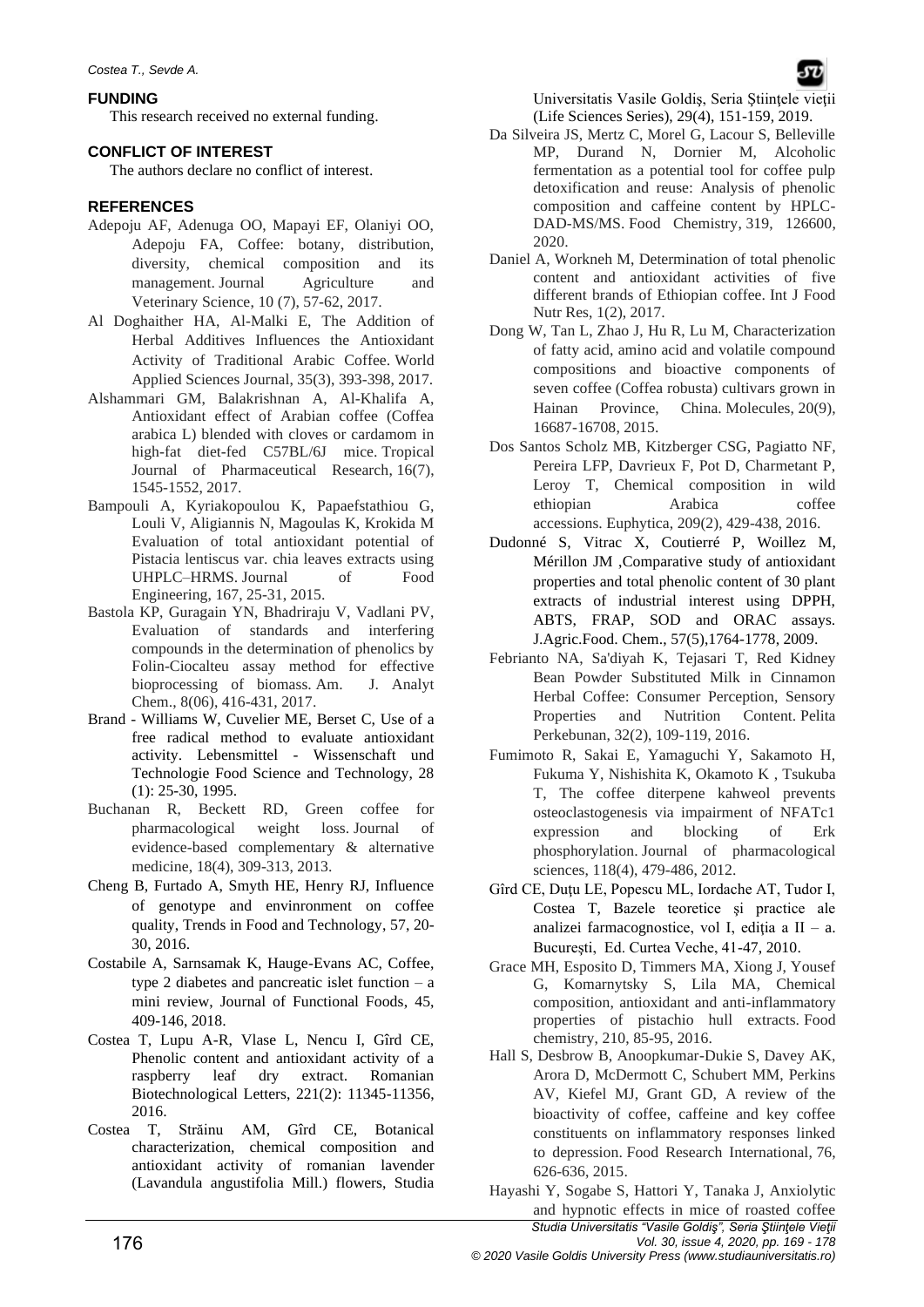bean volatile compounds. Neuroscience Letters, 531(2), 166-169, 2012.

- Hečimović I, Belščak-Cvitanović A, Horžić D, Komes D, Comparative study of polyphenols and caffeine in different coffee varieties affected by the degree of roasting. Food chemistry, 129(3), 991-1000, 2011.
- Janissen B, Huynh T, Chemical composition and valueadding applications of coffee industry byproducts: A review. Resources, Conservation and Recycling, 128, 110-117, 2018.
- Jeszka-Skowron M, Sentkowska A, Pyrzyńska K, De Peña MP, Chlorogenic acids, caffeine content and antioxidant properties of green coffee extracts: influence of green coffee bean preparation. European Food Research and Technology, 242(8), 1403-1409, 2016.
- Jung S, Kim MH, Park JH, Jeong Y, Ko KS, Cellular antioxidant and anti-inflammatory effects of coffee extracts with different roasting levels. Journal of Medicinal Food, 20(6), 626- 635, 2017.
- Kalaska B, Piotrowski L, Leszczynska A, Michalowski B, Kramkowski K, Kaminski T, Adamus J, Marcinek A, Gebicki J, Mogielnicki A, Buczko W, Antithrombotic effects of pyridinium compounds formed from trigonelline upon coffee roasting. Journal of agricultural and food chemistry, 62(13), 2853-2860, 2014.
- Król K, Gantner M, Tatarak A, Hallmann E, The content of polyphenols in coffee beans as roasting, origin and storage effect. European Food Research and Technology, 246(1), 33-39, 2020.
- Lee K, Lee BJ, Bu Y, Protective effects of dihydrocaffeic acid, a coffee component metabolite, on a focal cerebral ischemia rat model. Molecules, 20(7), 11930-11940, 2015.
- Monteiro J, Alves MG, Oliveira PF, Silva BM, Pharmacological potential of methylxanthines: Retrospective analysis and future expectations. Critical reviews in food science and nutrition, 59(16), 2597-2625, 2019.
- Natella F, Scaccini C, Role of coffee in modulation of diabetes risk. Nutrition reviews, 70(4), 207-217, 2012.
- Oyaizu M, Studies on products of browning reactions: antioxidative activities of browning reaction prepared from glucosamine. Jpn. J.Nutr, 44, 307-315, 1986.
- Patay ÉB, Bencsik T, Papp N, Phytochemical overview and medicinal importance of Coffea species from the past until now. Asian Pacific Journal of Tropical Medicine, 9(12), 1127-1135, 2016.
- Polak B, Traczuk A, Kamińska M, Kozyra M, Comparison of Phenolic Compound Separations by HPTLC and PPEC with SDS as the Mobile Phase Component. Journal of analytical methods in chemistry, 2019.
- Raoof GFA, Mohamed KY, Mohammed HM, Phytochemical Evaluation, Anti-obesity and Antihyperlipidemic Effects of Combined Administration of Green Coffee, Cinnamon and Ginger. Plant, 5(5), 80-84, 2017.
- Re R, Pellegrini N, Proteggente A, Pannala A, Yang M, Rice-Evans C, Antioxidant activity applying an improved ABTS radical cation decolorization assay, Free Radic. Biol. Med., 26(9-10): 1231- 1237, 1999.
- Rezk NL, Ahmed S, Iqbal M, Rezk OA, Ahmed AM, Comparative evaluation of caffeine content in Arabian coffee with other caffeine beverages. African Journal of Pharmacy and Pharmacology, 12(2), 19-26, 2018.
- Ribeiro DE, Borem FM, Cirillo MA, Prado MVB, Ferraz VP, Alves HMR, da Silva Taveira JH, Interaction of genotype, environment and processing in the chemical composition expression and sensorial quality of Arabica coffee. African Journal of Agricultural Research, 11(27), 2412-2422, 2016.
- Sekeroglu N, Senol FS, Orhan IE, Gulpinar AR, Kartal M, Sener B, In vitro prospective effects of various traditional herbal coffees consumed in Anatolia linked to neurodegeneration. Food research international, 45(1), 197-203, 2012.
- Şemen S, Mercan S, Yayla M, Açıkkol M, Elemental composition of green coffee and its contribution to dietary intake. Food chemistry, 215, 92-100, 2017.
- Serrano J, Puupponen-Pimiä R, Dauer A, Aura AM, Saura-Calixto F, Tannins: current knowledge of food sources, intake, bioavailability and biological effects. Molecular nutrition & food research, 53(S2), S310-S329, 2009.
- Sharif K, Watad A, Bragazzi, NL, Adawi M, Amital, H, Shoenfeld Y, Coffee and autoimmunity: More than a mere hot beverage!.Autoimmunity reviews, 16(7), 712-721, 2017.
- Shateri Z, Djafarian K, Coffee consumption and coronary heart diseases: a mini-review. J Clin Nutr Diet, 2 (1:3), 1-7, 2016.
- Singleton VL, Rossi JA, Colorimetry of total polyphenols with phosphomolybdic phosphotungstic acid reagents. Am. J. Enol. Vitic, 37, 144-158, 1965.
- Stavrou IJ, Christou A, Kapnissi-Christodoulou CP, Polyphenols in carobs: A review on their composition, antioxidant capacity and cytotoxic effects, and health impact. Food chemistry, 269, 355-374, 2018.
- Teneva D, Denkova Z, Goranov B, Denkova R, Kostov G, Atanasova T, Merdzhanov P, Chemical composition and antimicrobial activity of essential oils from black pepper, cumin, coriander and cardamom against some pathogenic microorganisms. Acta Universitatis